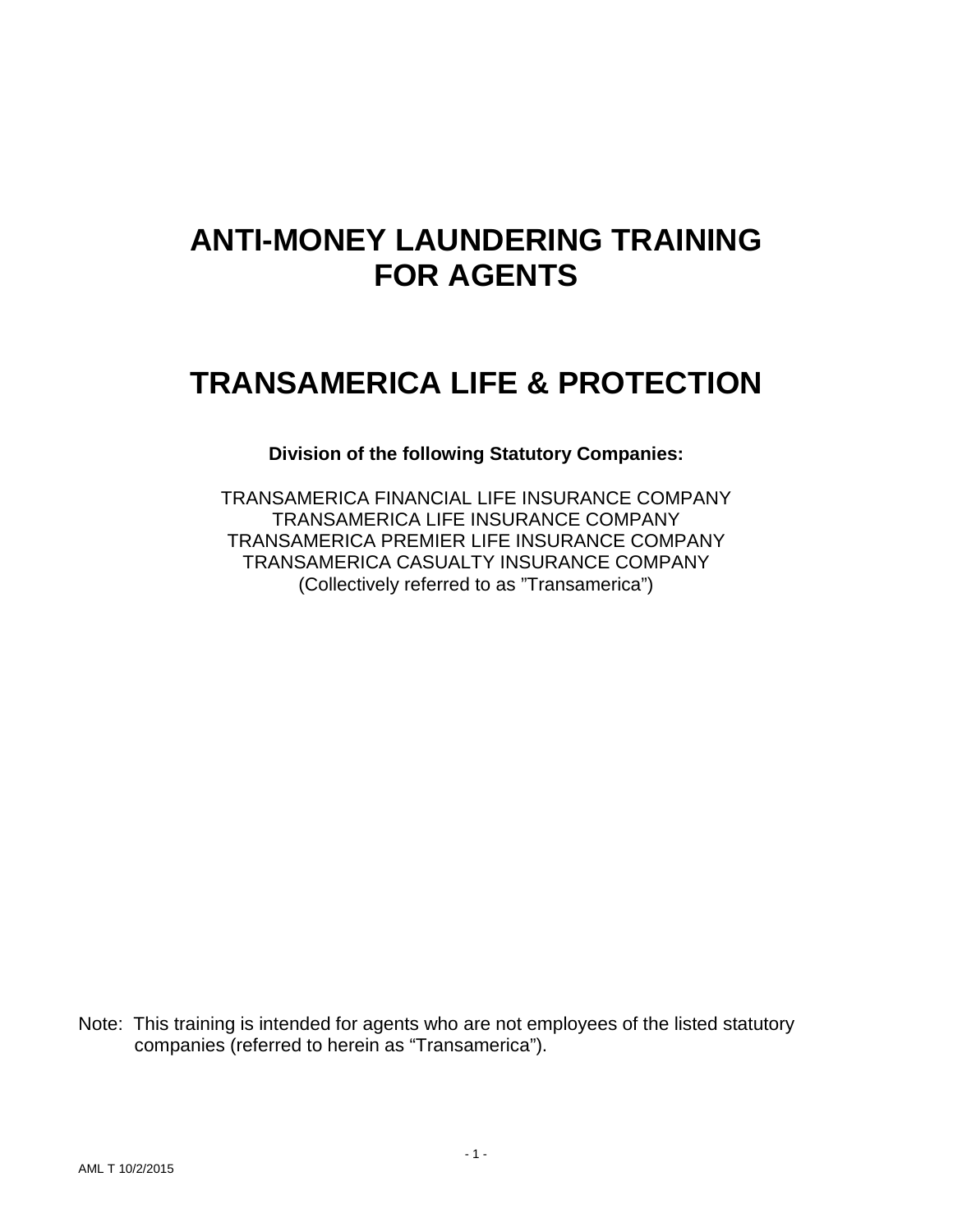### **Anti-Money Laundering Policies and Procedures**

#### *If you have any questions about the Anti-Money Laundering Policy and Procedures or any concerns regarding suspicious activity please contact your AML Compliance Officer.*

#### **EXAMPLES OF SUSPICIOUS ACTIVITY**

When working with prospective clients you should be on the alert for any signs of unusual activity which might indicate intent to launder money. Here are examples of "red flags" that you should report:

- Customers exhibiting unusual concern with Transamerica's obligations to file reports of certain transactions with U.S. government agencies, or refusal to provide information required to prepare such reports.
- Customers who request that a transaction be processed in such a manner so as to avoid Transamerica's normal documentation requirements.
- Customers who provide suspect or unverifiable identification or are hesitant to supply identifying information.

 $\triangleright$  Customers who provide incomplete or confusing descriptions of the nature of their business.

- Customers who wish to purchase multiple policies or who indicate funds will be deposited from multiple sources.
- Large overpayment of premiums not consistent with the customer's past payments. This is particularly suspicious if the customer requests a disbursement shortly after the payment.
- Customers who make multiple payments, followed shortly thereafter by a request to surrender the policy.
- $\Box$  Customer policy purchased in amounts considered beyond customer's apparent means.
- **Payments submitted by an unrelated third-party.**
- Customers who have an association with, or have accounts in, a country identified as a haven for money laundering require extra due diligence.

#### **WHERE TO REPORT SUSPICIOUS ACTIVITY**

You may report suspicious activity to your Manager or directly to the Transamerica Financial Crimes toll free hotline number, (866) 622-5004.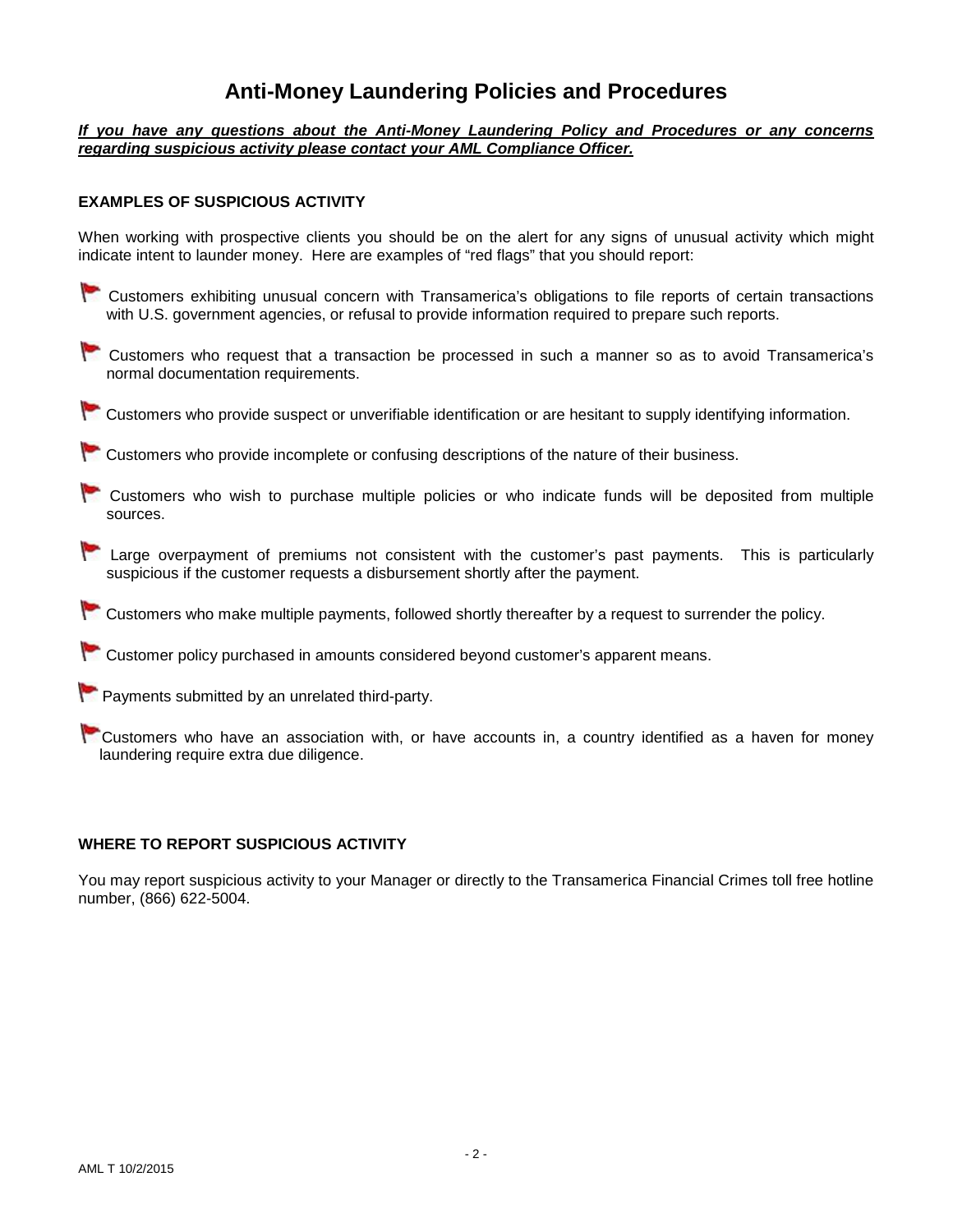## **Overview**

#### **BACKGROUND**

The USA PATRIOT Act (the "Act") was enacted by U.S. Congress and signed into law by President George W. Bush on October 26, 2001. The Act is an acronym for Uniting and Strengthening America by Providing Appropriate Tools Required to Intercept and Obstruct Terrorism. This law, enacted in response to the terrorist attacks of September 11, 2001, strengthens our nation's ability to combat terrorism and prevent and detect money-laundering activities.

In 2006, the U.S. Treasury Department mandated that all insurance companies implement an AML Compliance program for the company's "covered products," which includes any permanent life insurance policy (other than group), any annuity contract (other than group), or any other insurance product with features of cash value or investment.

In addition to the AML program, insurers are required to file Suspicious Activity Reports (SAR). The purpose of reporting a SAR is to assist law enforcement in the detection and prevention of money laundering and terrorist financing. The type of transactions this rule pertains to are those transactions that an insurance company knows, suspects or has reason to suspect involve funds that are derived from an illegal activity. Other transactions may include those designed to evade reporting requirements, or has no business or apparent lawful purpose and involves the use of the insurance company to facilitate criminal activity, including terrorist financing.

It is Transamerica's policy to comply with all laws and regulations designed to prevent the laundering of proceeds from illegal or criminal activity through legitimate financial institutions. Transamerica has established policies and procedures designed to reasonably prevent the laundering or facilitating of laundering of money from criminal activity. Transamerica monitors transactions for suspicious activity, which may indicate the existence of a crime. Transamerica must file reports to assist the government in investigating and prosecuting money laundering and terrorist financing activities.

As our sales agents, you play an important role in our prevention efforts by ensuring that we secure the proper information from applicants and by remaining alert for any signs that the applicants are engaging in money laundering or terrorist financing activities. Failure to comply with laws prohibiting money laundering or terrorist financing may result in significant criminal, civil or regulatory penalties or reputation harm that could ensue from any association with money laundering or terrorist financing activities.

#### **MONEY LAUNDERING AND TERRORIST FINANCING DEFINED**

**Money laundering** is a process through which the proceeds from illegal activity are 'washed' to legitimize them or disguise their true source. There are two basic definitions of money laundering within the federal government and the IRS:

- Taking the proceeds from an illegal activity and making them appear to be from a legal activity.
- Taking the proceeds from an illegal activity and hiding them or placing them beyond the reach of the government.

**Terrorist financing** involves the use of money, which may be lawfully obtained, to fund illegal activities. Because the transactions often have a legitimate origin and can often involve small amounts of money, terrorist financing can be more difficult to identify than money-laundering activities. However, an effective anti-money laundering program can help prevent the use of legal funds for terrorism activities.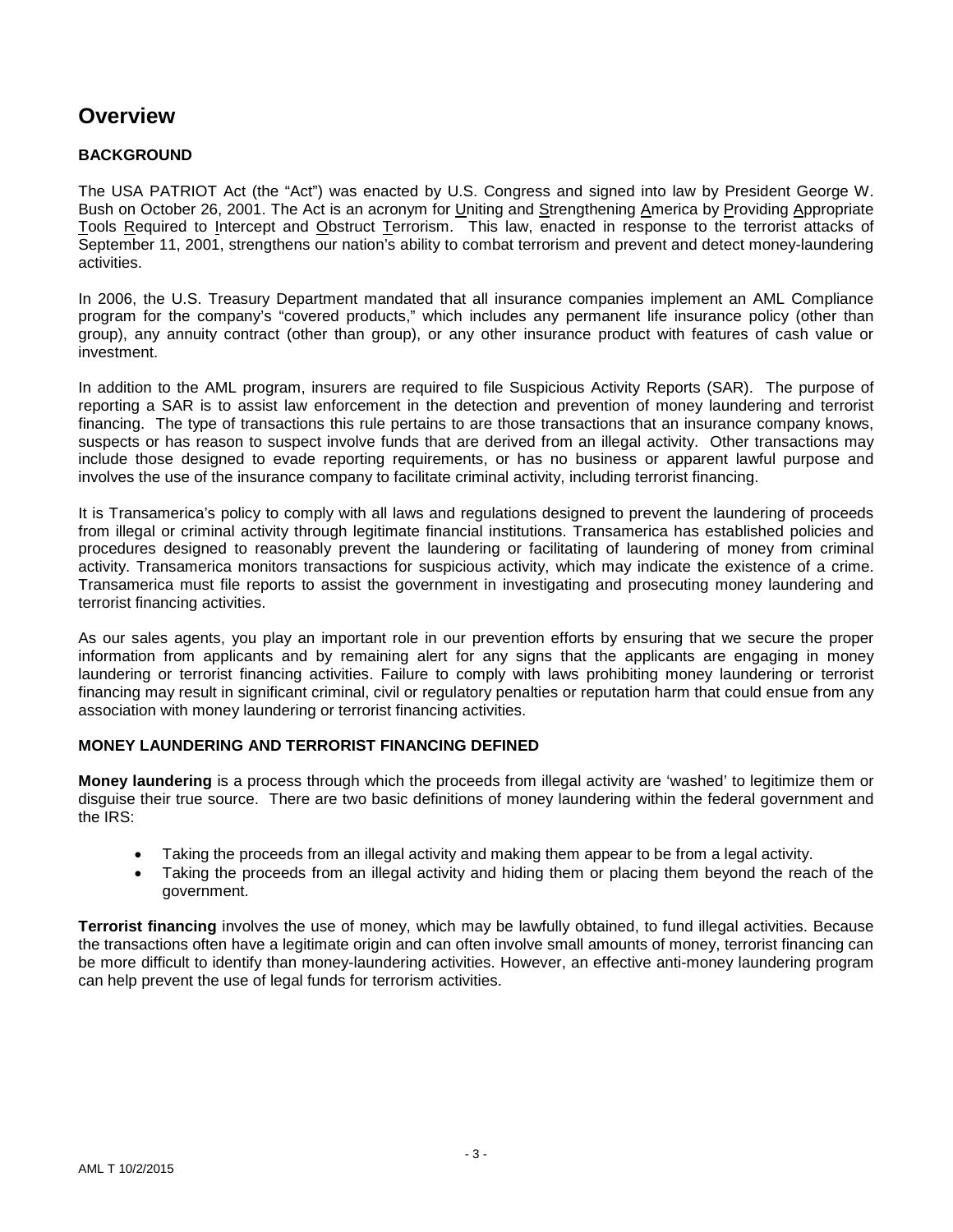#### **THREE STAGES OF MONEY LAUNDERING**

The basic money laundering process is accomplished via a three-stage method. These stages are known as placement, layering, and integration.

#### *1. Placement Stage*

During the placement stage of money laundering, the proceeds from illegal activity are first introduced into the financial system. The criminal or accomplice may make a single deposit, perhaps into a single premium life insurance policy or single premium deferred annuity, may pay premiums for a policy a year or more in advance, or break up large amounts of cash into less conspicuous smaller sums, typically less than \$10,000. A series of monetary instruments (cashier checks, money orders, etc.) or a combination of cash and monetary instruments may also be deposited into an account at a financial institution or used to purchase a policy.

#### *2. Layering Stage*

The layering stage takes place after the funds have entered the financial system. In this stage the criminal or his accomplice tries to separate or distance the proceeds of the criminal activity from their origin through the use of complex financial transactions, such as converting cash into traveler's checks, money orders, wire transfers, letters of credit, stocks, bonds or by purchasing valuable assets, such as art or jewelry.

#### *3. Integration Stage*

The integration stage involves the use of apparently legitimate transactions to disguise the illicit proceeds, allowing the laundered funds to be disbursed back to the criminal. At this stage, the funds are moved back into mainstream economic activities. Following are three types of transactions typically used to accomplish integration:

- Loans or withdrawals from a life insurance or annuity;
- Surrendering of a life insurance or annuity;
- Cancellation of a life insurance policy during the free look period, especially where the policy was paid for with cash or a cash equivalent (money order, cashier's check, travelers check, or credit card).

#### **MONEY LAUNDERING AND TERRORIST FINANCING EXAMPLES**

Insurance companies can be used in all phases of money laundering schemes. The following are examples of money laundering and terrorist financing.

#### Example 1

A successful businessman contacted an insurance agent and stated that he owned a restaurant and had recently inherited a large sum of money from his grandmother. The businessman did not express a particular interest in the product features, but promised the agent substantial future business. Communication with the businessman was difficult because he was not available on the cell phone number he provided and he always had to return the agent's call. When pressed, the businessman was reluctant to provide information such as his personal address. To open the account the businessman stated that he would have the funds wired to the insurance company. The insurance company received a wire for \$2,200,000 to fund a life insurance policy and three variable annuities. Two weeks later the insurance company received a request for a full surrender of the life insurance and annuities with the funds to be wired to another bank.

#### Example 2

Local police authorities were investigating the placement of cash by an illegal drug trafficker. The funds were deposited into several bank accounts and then transferred to an offshore account. The drug trafficker then purchased a \$75,000 life insurance policy. Two separate wire transfer payments were made into the policy from the offshore accounts. The funds used for payment were purportedly the proceeds of overseas investments. At the time of the drug trafficker's arrest, the insurance company had received instructions for an early surrender of the policy.

#### Example 3

A terrorist group may establish a charity as a front for financing terrorist activity and open an annuity or key employee life contract with the charity as the owner. Funds can be moved in and out of the contracts under the guise of an investment for the charity, while funds are really being channeled towards a terrorist operation.